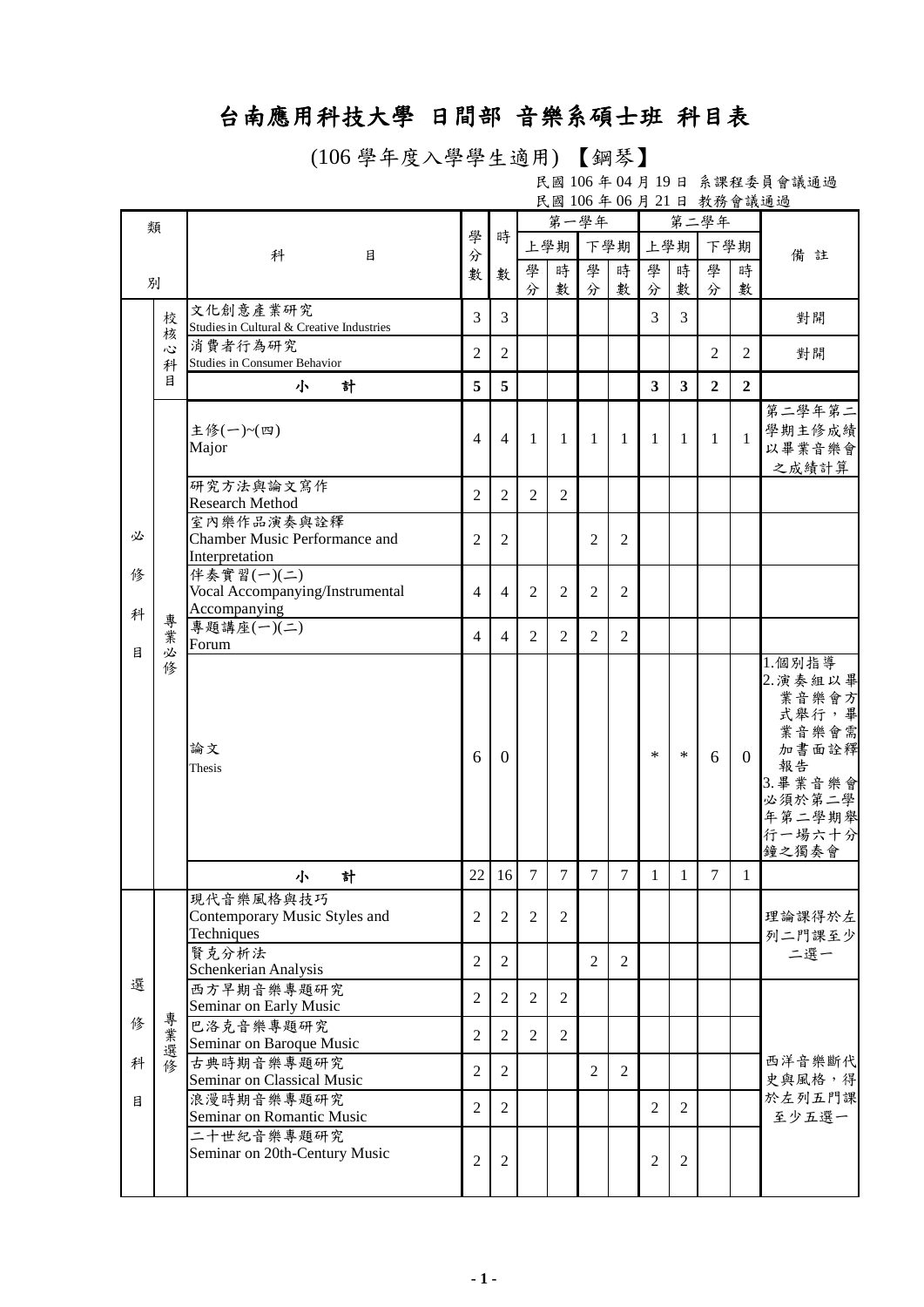| 類      |    |                                               |                |                |                | 第一學年           |                |                |                |                | 第二學年                  |                |    |
|--------|----|-----------------------------------------------|----------------|----------------|----------------|----------------|----------------|----------------|----------------|----------------|-----------------------|----------------|----|
|        |    | 科<br>目                                        | 學<br>分         | 時              |                | 上學期            |                | 下學期            |                | 上學期            | 下學期                   |                | 備註 |
|        |    |                                               | 數              | 數              | 學              | 時              | 學              | 時              | 學              | 時              | 學                     | 時              |    |
|        | 別  |                                               |                |                | 分              | 數              | 分              | 數              | 分              | 數              | 分                     | 數              |    |
|        |    | 台灣音樂史研究                                       | $\overline{2}$ | $\mathbf{2}$   |                |                | $\overline{2}$ | 2              |                |                |                       |                |    |
|        |    | History of Taiwanese Music                    |                |                |                |                |                |                |                |                |                       |                |    |
|        |    | 音樂學理論與方法<br>Musicology-Research & Methodology | 2              | 2              | $\overline{2}$ | 2              |                |                |                |                |                       |                |    |
|        |    | 即興技巧與總譜彈奏                                     |                |                |                |                |                |                |                |                |                       |                |    |
|        |    | Keyboard Skills                               | $\overline{2}$ | $\overline{c}$ |                |                | $\overline{2}$ | $\overline{2}$ |                |                |                       |                |    |
|        |    | 音樂文獻目錄學                                       | $\overline{2}$ | $\overline{2}$ |                |                | 2              | 2              |                |                |                       |                |    |
|        |    | Bibliography                                  |                |                |                |                |                |                |                |                |                       |                |    |
|        |    | 音樂教育專題研究                                      | $\overline{2}$ | $\overline{2}$ | $\overline{2}$ | $\overline{2}$ |                |                |                |                |                       |                |    |
|        |    | Topics on Music Education<br>教學法探討            |                |                |                |                |                |                |                |                |                       |                |    |
|        |    | Pedagogical Studies                           | $\overline{c}$ | 2              |                |                | 2              | $\overline{2}$ |                |                |                       |                |    |
|        |    | 專題研究 (一)                                      |                |                |                |                |                |                |                |                |                       |                |    |
|        |    | Seminar I                                     | $\overline{2}$ | $\overline{2}$ |                |                |                |                | $\overline{2}$ | $\overline{2}$ |                       |                |    |
| 選      |    | 專題研究 (二)                                      | $\overline{2}$ | $\overline{2}$ |                |                |                |                |                |                | $\overline{2}$        | 2              |    |
|        |    | Seminar II                                    |                |                |                |                |                |                |                |                |                       |                |    |
| 俢      | 專  | 鋼琴變奏曲研究                                       | $\overline{2}$ | $\overline{2}$ | 2              | $\overline{2}$ |                |                |                |                |                       |                |    |
|        | 業  | Piano Variations<br>舒曼鋼琴作品研究                  |                |                |                |                |                |                |                |                |                       |                |    |
| 科      | 選修 | Piano Music of R. Schumann                    | $\overline{2}$ | $\overline{2}$ |                |                | 2              | 2              |                |                |                       |                |    |
|        |    | 貝多芬鋼琴奏鳴曲研究                                    |                |                |                |                |                |                |                |                |                       |                |    |
| 目      |    | Piano Sonatas of L. v. Beethoven              | $\overline{2}$ | $\overline{2}$ | 2              | $\overline{2}$ |                |                |                |                |                       |                |    |
|        |    | 莫札特鋼琴協奏曲研究                                    | $\overline{2}$ | $\overline{2}$ |                |                |                |                | $\overline{2}$ | $\overline{2}$ |                       |                |    |
|        |    | Piano Concertos of W. A. Mozart               |                |                |                |                |                |                |                |                |                       |                |    |
|        |    | 蕭邦鋼琴作品研究                                      | $\overline{2}$ | $\overline{2}$ | $\overline{2}$ | $\overline{c}$ |                |                |                |                |                       |                |    |
|        |    | Piano Music of F. Chopin<br>巴哈鋼琴作品研究          |                |                |                |                |                |                |                |                |                       |                |    |
|        |    | Piano Music of J. S. Bach                     | $\overline{2}$ | $\overline{2}$ |                |                |                |                |                |                | 2                     | $\overline{2}$ |    |
|        |    | 鋼琴室內樂作品研究                                     |                |                |                |                |                |                |                |                |                       |                |    |
|        |    | Survey of Piano Literature in Chamber         | 2              | 2              |                |                | 2              | 2              |                |                |                       |                |    |
|        |    | Music                                         |                |                |                |                |                |                |                |                |                       |                |    |
|        |    | 二十世紀鋼琴作品研究                                    | $\overline{2}$ | $\overline{2}$ |                |                | $\overline{2}$ | 2              |                |                |                       |                |    |
|        |    | Seminar on 20th-Century Piano Music           |                |                |                |                |                |                |                |                |                       |                |    |
|        |    | 小計                                            |                |                |                | $46$ 46 16 16  |                | 18 18          | 8              | 8 <sup>1</sup> | $\overline{4}$        | $\overline{4}$ |    |
|        |    | 選修至少應修                                        |                | 12             |                |                |                |                |                |                |                       |                |    |
| 合計     |    | 73<br>67                                      |                |                |                |                |                |                |                |                |                       |                |    |
| 畢業至少應修 |    |                                               | 39             |                |                |                |                |                |                |                |                       |                |    |
| 授予學位名稱 |    |                                               |                |                |                |                |                |                |                |                | 音樂碩士(Master of Music) |                |    |

※備註:碩士學位取得條件:

1.本主修之學生畢業最低學分為 39 學分。

2.一場完整之畢業獨奏會及書面詮釋報告。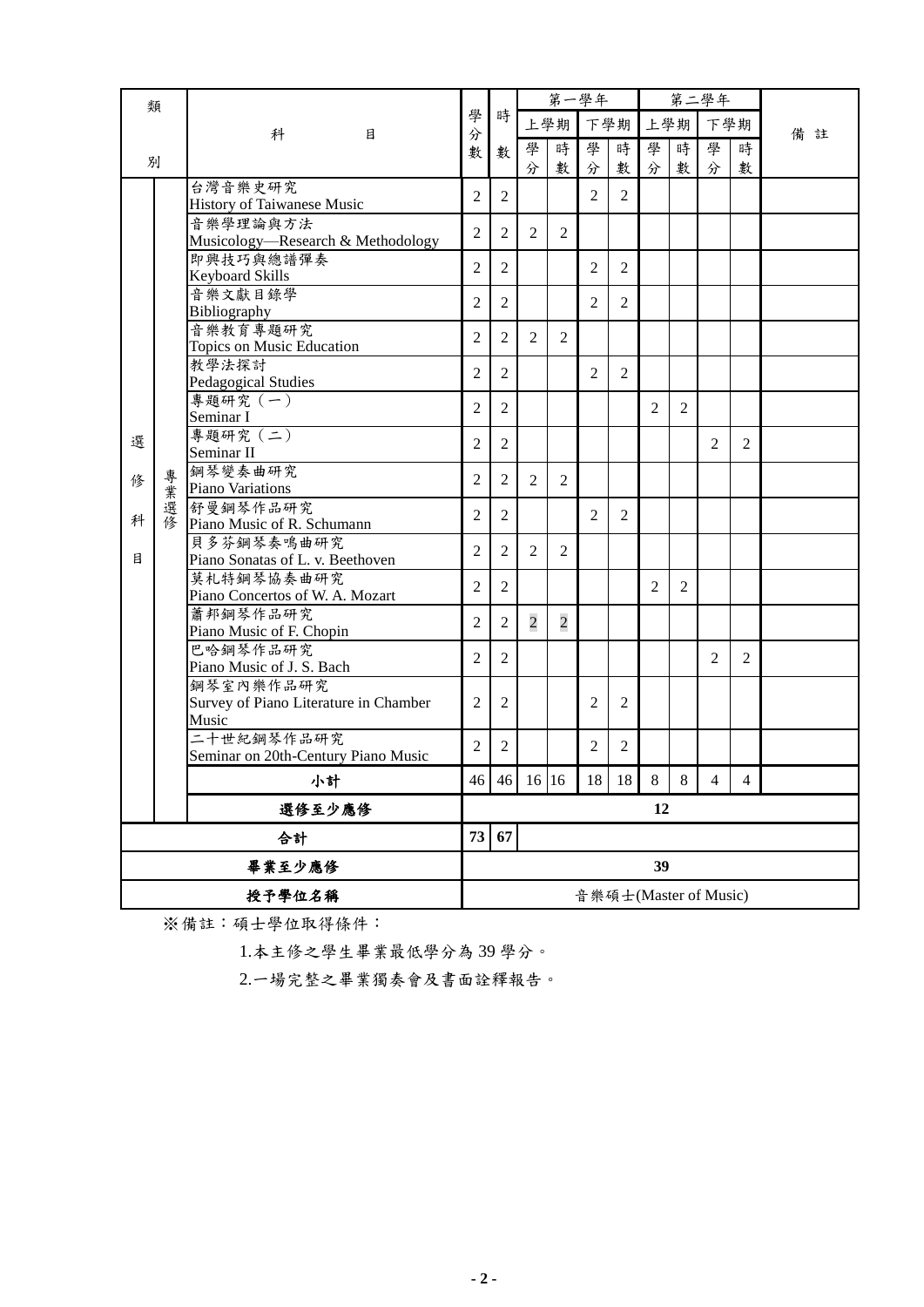## 台南應用科技大學 日間部 音樂系碩士班 科目表

(106 學年度入學學生適用) 【聲樂】

民國 106 年 04 月 19 日 系課程委員會議通過 民國 106 年 06 月 21 日 教務會議通過

|        |        |                                                                          |                                  |                                  | 第一學年           |                |                |                |                                  |                                  | 第二學年           |                |                                                                                                                |
|--------|--------|--------------------------------------------------------------------------|----------------------------------|----------------------------------|----------------|----------------|----------------|----------------|----------------------------------|----------------------------------|----------------|----------------|----------------------------------------------------------------------------------------------------------------|
| 類      |        | 科<br>目                                                                   | 學<br>分<br>數                      | 時                                |                | 上學期            |                | 下學期            |                                  | 上學期                              |                | 下學期            | 備<br>註                                                                                                         |
| 別      |        |                                                                          |                                  | 數                                | 學              | 時              | 學              | 時              | 學                                | 時                                | 學              | 時              |                                                                                                                |
|        |        | 文化創意產業研究                                                                 |                                  |                                  | 分              | 數              | 分              | 數              | 分                                | 數                                | 分              | 數              |                                                                                                                |
|        | 校<br>核 | Studies in Cultural & Creative Industries                                | 3                                | 3                                |                |                |                |                | 3                                | 3                                |                |                | 對開                                                                                                             |
|        | 心<br>科 | 消費者行為研究<br>Studies in Consumer Behavior                                  | $\overline{2}$                   | 2                                |                |                |                |                |                                  |                                  | $\overline{2}$ | $\overline{2}$ | 對開                                                                                                             |
|        | 目      | 計<br>小                                                                   | 5                                | 5                                |                |                |                |                | $\overline{\mathbf{3}}$          | 3                                | $\overline{2}$ | $\mathbf{2}$   |                                                                                                                |
|        |        | 主修(一)~(四)<br>Major                                                       | 4                                | 4                                | 1              | 1              | 1              | 1              | 1                                | 1                                | $\mathbf{1}$   | $\mathbf{1}$   | 第二學年第二<br>學期主修成績<br>以畢業音樂會<br>之成績計算                                                                            |
|        |        | 研究方法與論文寫作<br><b>Research Method</b>                                      | 2                                | $\overline{c}$                   | $\overline{2}$ | $\overline{2}$ |                |                |                                  |                                  |                |                |                                                                                                                |
| 必<br>俢 |        | 室內樂作品演奏與詮釋<br>Chamber Music Performance and<br>Interpretation            | $\overline{c}$                   | 2                                |                |                | 2              | $\mathfrak{2}$ |                                  |                                  |                |                |                                                                                                                |
|        |        | 合奏(合唱)(一)(二)<br>Chorus                                                   | 4                                | 4                                | $\overline{2}$ | $\overline{2}$ | $\overline{2}$ | $\overline{2}$ |                                  |                                  |                |                | 系所合一課程                                                                                                         |
| 科      | 專<br>葉 | 專題講座(一)(二)<br>Forum                                                      | $\overline{4}$                   | 4                                | 2              | $\overline{2}$ | $\overline{2}$ | $\overline{2}$ |                                  |                                  |                |                |                                                                                                                |
| 目      | 必<br>俢 | 論文<br>Thesis                                                             | 6                                | $\Omega$                         |                |                |                |                | $\ast$                           | $\ast$                           | 6              | $\overline{0}$ | 1.個別指導<br>2.演奏組以畢<br>業音樂會方<br>式舉行,畢<br>業音樂會需<br>加書面詮釋<br>報告<br>3. 畢業音樂會<br>必須於第二學<br>年第二學期舉<br>行一場六十分<br>鐘之獨奏會 |
|        |        | 計<br>小                                                                   | 22                               | 16                               | $\overline{7}$ | $\overline{7}$ | $\overline{7}$ | $\overline{7}$ | $\mathbf{1}$                     | $\mathbf{1}$                     | $\tau$         | 1              |                                                                                                                |
|        |        | 現代音樂風格與技巧<br>Contemporary Music Styles and<br>Techniques                 | $\overline{2}$                   | $\overline{2}$                   | $\overline{2}$ | $\overline{2}$ |                |                |                                  |                                  |                |                | 理論課得於左<br>列二門課至少                                                                                               |
|        |        | 賢克分析法<br>Schenkerian Analysis                                            | $\overline{2}$                   | $\overline{2}$                   |                |                | 2              | $\overline{2}$ |                                  |                                  |                |                | 二選一                                                                                                            |
| 選      |        | 西方早期音樂專題研究<br>Seminar on Early Music                                     | $\overline{c}$                   | $\overline{2}$                   | 2              | 2              |                |                |                                  |                                  |                |                |                                                                                                                |
| 俢      |        | 巴洛克音樂專題研究                                                                | $\overline{2}$                   | $\overline{2}$                   | $\overline{2}$ | 2              |                |                |                                  |                                  |                |                |                                                                                                                |
| 科      | 專業選修   | Seminar on Baroque Music<br>古典時期音樂專題研究                                   | $\overline{2}$                   | $\overline{2}$                   |                |                | $\overline{2}$ | $\overline{2}$ |                                  |                                  |                |                | 西洋音樂斷代<br>史與風格,得                                                                                               |
| 目      |        | Seminar on Classical Music<br>浪漫時期音樂專題研究                                 |                                  |                                  |                |                |                |                |                                  |                                  |                |                | 於左列五門課<br>至少五選一                                                                                                |
|        |        | Seminar on Romantic Music<br>二十世紀音樂專題研究<br>Seminar on 20th-Century Music | $\mathfrak{2}$<br>$\overline{2}$ | $\overline{2}$<br>$\overline{2}$ |                |                |                |                | $\mathfrak{2}$<br>$\overline{2}$ | $\overline{2}$<br>$\overline{2}$ |                |                |                                                                                                                |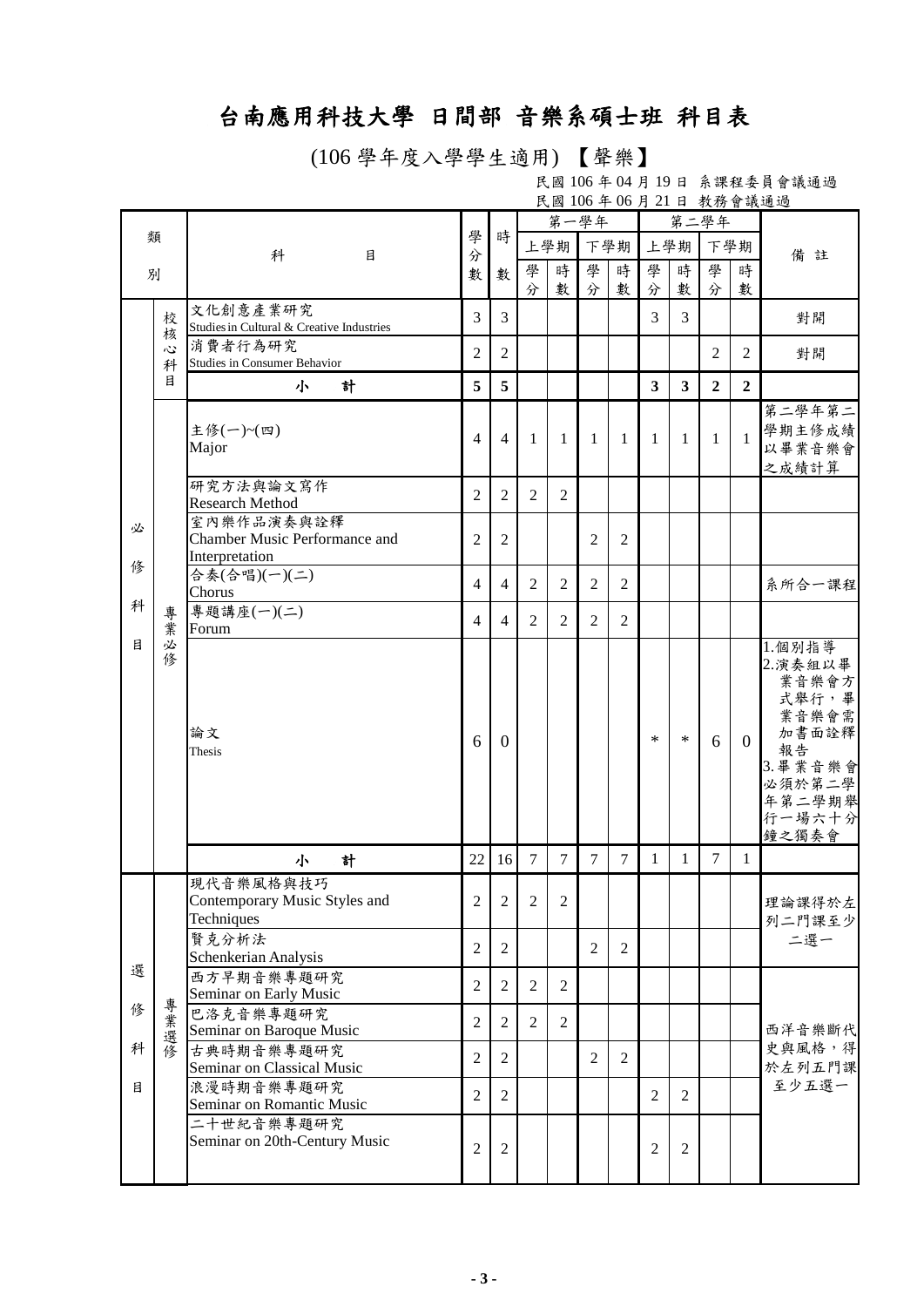|        |          |                                                   |                |                | 第一學年           |                |                |    |                |                       | 第二學年           |                |        |
|--------|----------|---------------------------------------------------|----------------|----------------|----------------|----------------|----------------|----|----------------|-----------------------|----------------|----------------|--------|
|        | 類        | 科<br>目                                            | 學<br>分         | 時              | 上學期            |                | 下學期            |    | 上學期            |                       | 下學期            |                | 備<br>註 |
|        | 別        |                                                   | 數              | 數              | 學              | 時              | 學              | 時  | 學              | 時                     | 學              | 時              |        |
|        |          |                                                   |                |                | 分              | 數              | 分              | 數  | 分              | 數                     | 分              | 數              |        |
|        |          | 台灣音樂史研究<br><b>History of Taiwanese Music</b>      | $\overline{2}$ | $\overline{2}$ |                |                | 2              | 2  |                |                       |                |                |        |
|        |          | 音樂學理論與方法<br>Musicology-Research & Methodology     | $\overline{2}$ | $\overline{c}$ | $\overline{2}$ | 2              |                |    |                |                       |                |                |        |
|        |          | 音樂文獻目錄學                                           | $\overline{2}$ | $\overline{c}$ |                |                | $\overline{2}$ | 2  |                |                       |                |                |        |
|        |          | Bibliography<br>音樂教育專題研究                          | $\overline{2}$ | $\overline{2}$ | $\overline{2}$ | 2              |                |    |                |                       |                |                |        |
|        |          | Topics on Music Education<br>教學法探討                |                |                |                |                |                |    |                |                       |                |                |        |
|        |          | Pedagogical Studies                               | $\overline{2}$ | $\overline{2}$ |                |                | $\overline{2}$ | 2  |                |                       |                |                |        |
|        |          | 專題研究 (一)<br>Seminar I                             | $\overline{2}$ | $\overline{2}$ |                |                |                |    | $\overline{2}$ | $\overline{2}$        |                |                |        |
| 選      |          | 專題研究 (二)<br>Seminar II                            | $\overline{c}$ | $\overline{c}$ |                |                |                |    |                |                       | 2              | $\overline{2}$ |        |
| 俢      |          | 劇場表演<br>Acting for singers                        | $\overline{2}$ | $\overline{2}$ | $\overline{2}$ | 2              |                |    |                |                       |                |                |        |
| 科      | 專業選<br>僖 | 歌劇詠嘆調研究<br>Studies in Opera Aria                  | $\overline{c}$ | $\overline{2}$ | $\mathfrak{D}$ | $\mathfrak{D}$ |                |    |                |                       |                |                |        |
|        |          | 歌劇表演                                              | $\overline{2}$ | $\overline{2}$ |                |                | $\mathfrak{D}$ | 2  |                |                       |                |                |        |
| 目      |          | Opera Performance<br>英文藝術歌曲研究                     | $\overline{2}$ | $\overline{2}$ |                |                |                |    |                |                       | $\mathfrak{D}$ | $\mathfrak{D}$ |        |
|        |          | <b>Studies in English Art Songs</b><br>法文藝術歌曲研究   | $\overline{2}$ | $\overline{2}$ |                |                |                |    | $\overline{2}$ | $\overline{2}$        |                |                |        |
|        |          | Studies in French Mélodies                        |                |                |                |                |                |    |                |                       |                |                |        |
|        |          | 德文藝術歌曲研究<br>Studies in German Lieder              | $\overline{2}$ | $\overline{2}$ |                |                |                |    | 2              | 2                     |                |                |        |
|        |          | 台灣歌曲研究<br><b>Studies in Taiwanese Songs</b>       | $\overline{2}$ | $\overline{2}$ |                |                | $\overline{2}$ | 2  |                |                       |                |                |        |
|        |          | 義大利文藝術歌曲研究<br><b>Studies in Italian Art Songs</b> | $\overline{2}$ | $\overline{2}$ |                |                |                |    |                |                       | $\overline{2}$ | $\overline{2}$ |        |
|        |          | 小計                                                | 44             | 44             | 14             | 14             | 14             | 14 | 10             | 10                    | 6              | 6              |        |
|        |          | 選修至少應修                                            |                |                |                |                |                |    | 12             |                       |                |                |        |
| 合計     |          | 71                                                | 65             |                |                |                |                |    |                |                       |                |                |        |
|        | 畢業至少應修   |                                                   |                | 39             |                |                |                |    |                |                       |                |                |        |
| 授予學位名稱 |          |                                                   |                |                |                |                |                |    |                | 音樂碩士(Master of Music) |                |                |        |

※ 備註:碩士學位取得條件:

1.本主修之學生畢業最低學分為 39 學分。

2.一場完整之畢業獨奏會及書面詮釋報告。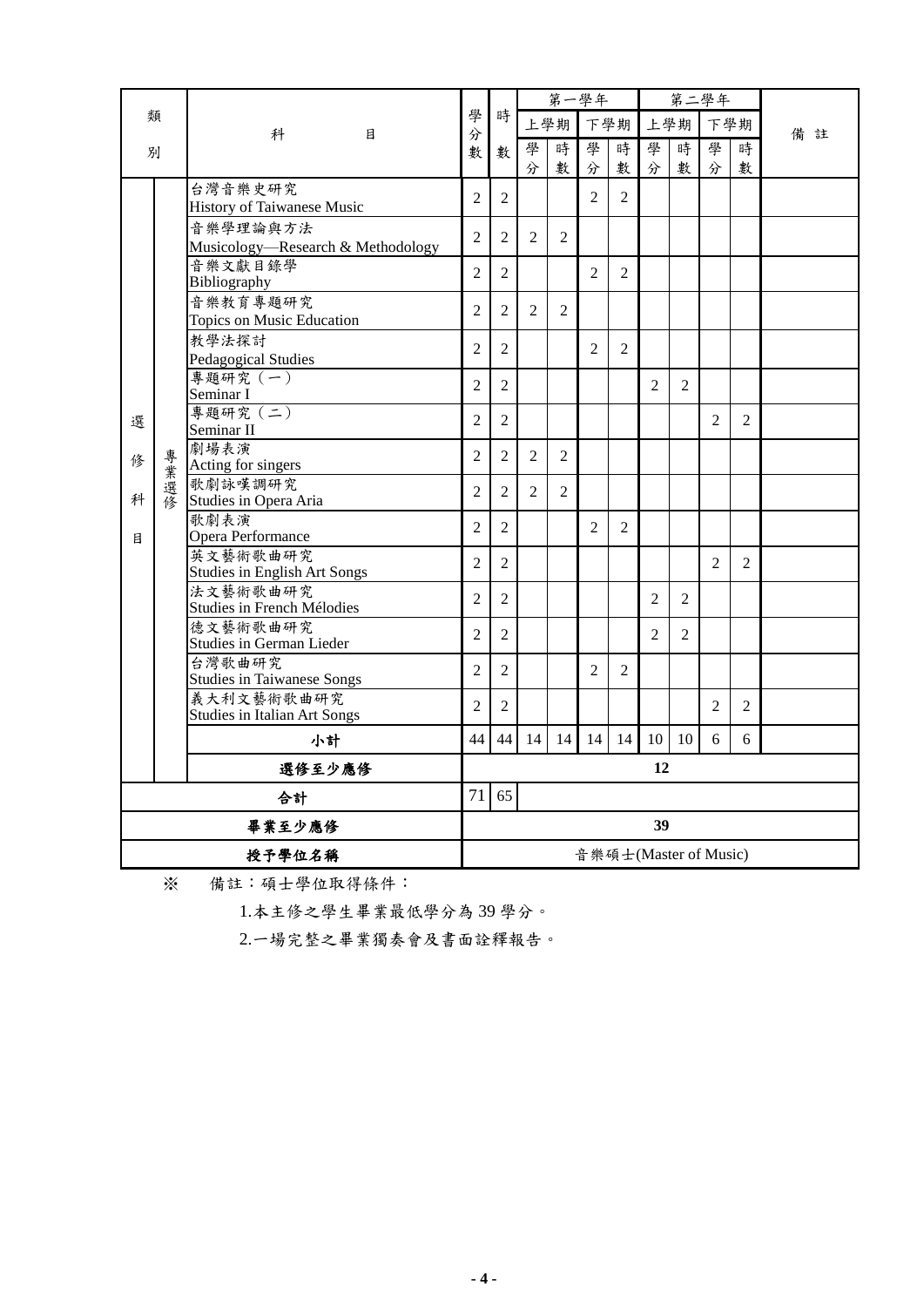## 台南應用科技大學 日間部 音樂系碩士班 科目表

(106 學年度入學學生適用) 【管樂、弦樂】

民國 106 年 04 月 19 日 系課程委員會議通過 民國 106 年 06 月 21 日 教務會議通過

| 類 |        |                                                      | 學              |                  | 第一學年           |                |                |                |                         |                         | 第二學年           |                |                   |
|---|--------|------------------------------------------------------|----------------|------------------|----------------|----------------|----------------|----------------|-------------------------|-------------------------|----------------|----------------|-------------------|
|   |        |                                                      |                | 時                |                | 上學期            | 下學期            |                |                         | 上學期                     |                | 下學期            |                   |
|   |        | 科<br>目                                               | 分              | 數                | 學              | 時              | 學              | 時              | 學                       | 時                       | 學              | 時              | 備註                |
| 別 |        |                                                      | 數              |                  | 分              | 數              | 分              | 數              | 分                       | 數                       | 分              | 數              |                   |
|   | 校      | 文化創意產業研究                                             | 3              | $\overline{3}$   |                |                |                |                | 3                       | 3                       |                |                | 對開                |
|   | 核      | Studies in Cultural & Creative Industries<br>消費者行為研究 |                |                  |                |                |                |                |                         |                         |                |                |                   |
|   | 心<br>科 | <b>Studies in Consumer Behavior</b>                  | $\overline{2}$ | 2                |                |                |                |                |                         |                         | 2              | 2              | 對開                |
|   | 目      | 計<br>小                                               | 5              | 5                |                |                |                |                | $\overline{\mathbf{3}}$ | $\overline{\mathbf{3}}$ | $\overline{2}$ | $\overline{2}$ |                   |
|   |        |                                                      |                |                  |                |                |                |                |                         |                         |                |                | 1. 第二學年第          |
|   |        |                                                      |                |                  |                |                |                |                |                         |                         |                |                | 二學期主修成            |
|   |        |                                                      |                |                  |                |                |                |                |                         |                         |                |                | 績以畢業音樂            |
|   |        | 主修(一)~(四)<br>Major                                   | $\overline{4}$ | $\overline{4}$   | -1             | $\overline{1}$ | -1             | -1             | -1                      | -1                      | $\mathbf{1}$   | $\mathbf{1}$   | 會之成績計算<br>2.主修成績達 |
|   |        |                                                      |                |                  |                |                |                |                |                         |                         |                |                | 管弦樂團入選            |
|   |        |                                                      |                |                  |                |                |                |                |                         |                         |                |                | 標準者,需加            |
|   |        |                                                      |                |                  |                |                |                |                |                         |                         |                |                | 修交響樂合奏            |
| 必 |        | 研究方法與論文寫作<br><b>Research Method</b>                  | $\overline{2}$ | $\overline{2}$   | 2              | $\overline{2}$ |                |                |                         |                         |                |                |                   |
|   |        | 室內樂作品演奏與詮釋                                           |                |                  |                |                |                |                |                         |                         |                |                |                   |
| 俢 |        | Chamber Music Performance and                        | $\overline{c}$ | $\mathfrak{2}$   |                |                | $\overline{2}$ | $\overline{2}$ |                         |                         |                |                |                   |
| 科 |        | Interpretation                                       |                |                  |                |                |                |                |                         |                         |                |                |                   |
|   | 專<br>業 | 合奏(合唱)(一)(二)<br>Chorus                               | $\overline{4}$ | $\overline{4}$   | 2              | 2              | 2              | 2              |                         |                         |                |                | 系所合一課程            |
| 目 | 必      | 專題講座(一)(二)                                           |                |                  |                |                |                |                |                         |                         |                |                |                   |
|   | 修      | Forum                                                | $\overline{4}$ | 4                | 2              | 2              | $\overline{2}$ | $\overline{2}$ |                         |                         |                |                |                   |
|   |        |                                                      |                |                  |                |                |                |                |                         |                         |                |                | 1.個別指導            |
|   |        |                                                      |                |                  |                |                |                |                |                         |                         |                |                | 2. 演奏組以畢<br>業音樂會方 |
|   |        |                                                      |                |                  |                |                |                |                |                         |                         |                |                | 式舉行,畢             |
|   |        |                                                      |                |                  |                |                |                |                |                         |                         |                |                | 業音樂會需             |
|   |        | 論文                                                   | 6              | $\theta$         |                |                |                |                | $\ast$                  | $\ast$                  | 6              | $\overline{0}$ | 加書面詮釋<br>報告       |
|   |        | Thesis                                               |                |                  |                |                |                |                |                         |                         |                |                | 3. 畢業音樂會          |
|   |        |                                                      |                |                  |                |                |                |                |                         |                         |                |                | 必須於第二學            |
|   |        |                                                      |                |                  |                |                |                |                |                         |                         |                |                | 年第二學期舉            |
|   |        |                                                      |                |                  |                |                |                |                |                         |                         |                |                | 行一場六十分<br>鐘之獨奏會   |
|   |        | 計<br>小                                               | 22             | 16               | $\overline{7}$ | $\overline{7}$ | $\overline{7}$ | $\overline{7}$ | 1                       | 1                       | $\overline{7}$ | 1              |                   |
|   |        | 現代音樂風格與技巧                                            |                |                  |                |                |                |                |                         |                         |                |                |                   |
|   |        | Contemporary Music Styles and                        | $\overline{c}$ | $\mathfrak{2}$   | 2              | $\overline{2}$ |                |                |                         |                         |                |                | 理論課得於左            |
| 選 |        | Techniques                                           |                |                  |                |                |                |                |                         |                         |                |                | 列二門課至少            |
|   |        | 賢克分析法<br>Schenkerian Analysis                        | $\mathfrak{2}$ | 2                |                |                | $\overline{2}$ | 2              |                         |                         |                |                | 二選一               |
| 修 |        | 西方早期音樂專題研究                                           |                |                  |                |                |                |                |                         |                         |                |                |                   |
|   | 專業選修   | Seminar on Early Music                               | $\overline{2}$ | $\overline{2}$   | $\overline{2}$ | $\overline{2}$ |                |                |                         |                         |                |                | 西洋音樂斷代            |
| 科 |        | 巴洛克音樂專題研究                                            | $\overline{2}$ | $\overline{2}$   | 2              | $\overline{2}$ |                |                |                         |                         |                |                |                   |
|   |        | Seminar on Baroque Music<br>古典時期音樂專題研究               |                |                  |                |                |                |                |                         |                         |                |                | 史與風格,得            |
| 目 |        | Seminar on Classical Music                           | $\mathbf{2}$   | $\overline{2}$   |                |                | $\overline{2}$ | $\overline{2}$ |                         |                         |                |                | 於左列五門課<br>至少五選一   |
|   |        | 浪漫時期音樂專題研究                                           |                |                  |                |                |                |                |                         |                         |                |                |                   |
|   |        | Seminar on Romantic Music                            | $\overline{c}$ | $\boldsymbol{2}$ |                |                |                |                | $\overline{2}$          | $\overline{2}$          |                |                |                   |